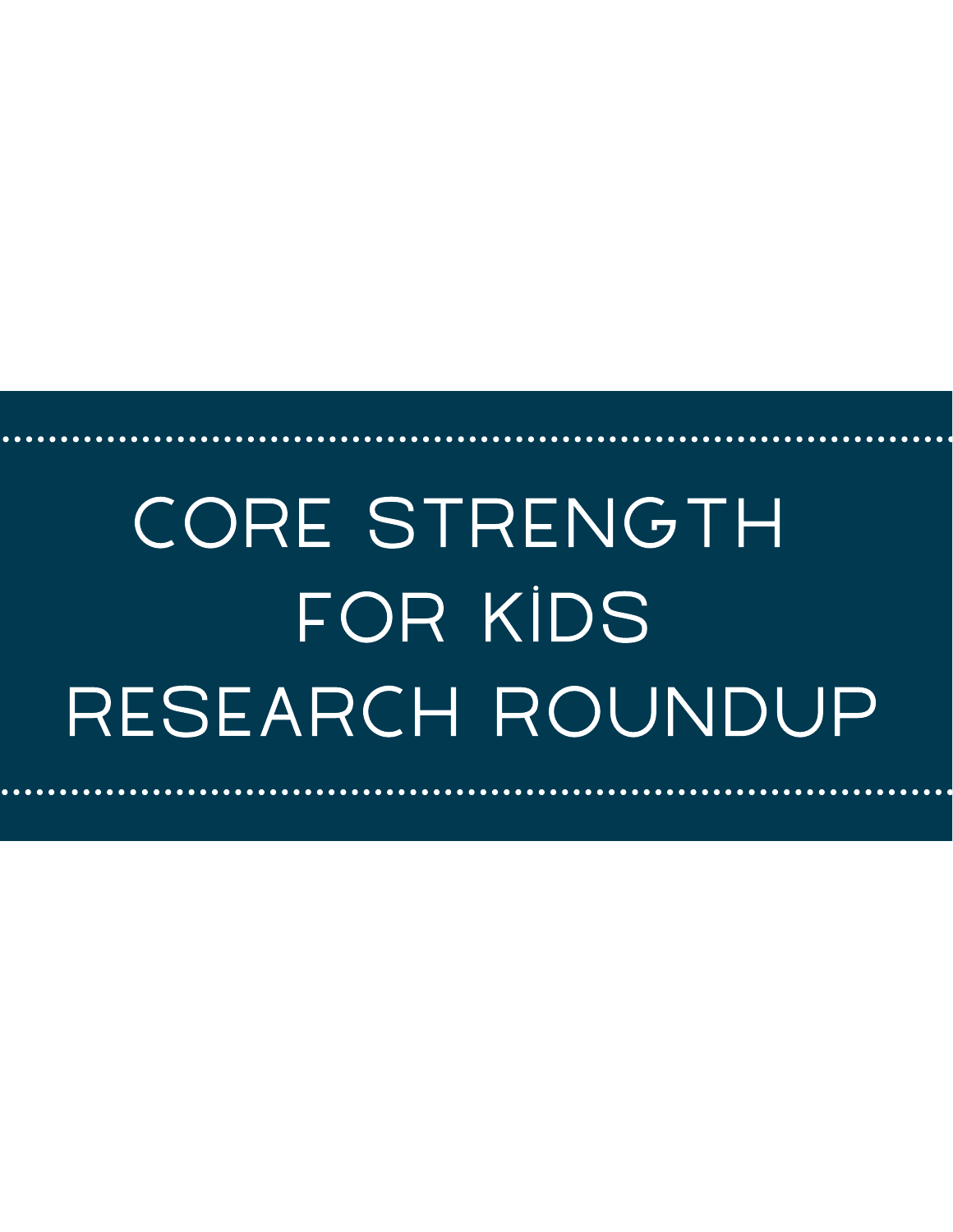# Core Strength for Kids Research Roundup

### **Effects of Abdominal Stabilization Maneuvers on the Control of Spine Motion and Stability Against Sudden Trunk Perturbations**

[https://www.academia.edu/6868178/Effects\\_of\\_abdominal\\_stabilization\\_maneuvers\\_on\\_the\\_control\\_of\\_spine\\_moti](https://www.academia.edu/6868178/Effects_of_abdominal_stabilization_maneuvers_on_the_control_of_spine_motion_and_stability_against_sudden_trunk_perturbations) on\_and\_stability\_against\_sudden\_trunk\_perturbations

This study looked at two different abdominal maneuvers (abdominal bracing and abdominal hollowing) and their effectiveness at controlling spinal movement and stability during rapid unpredictable movements. The study was conducted on adult male subjects and found that abdominal hollowing (drawing the navel upward and toward the spine) was not an effective means for providing trunk stability. Instead, abdominal bracing - described as isometrically tightening the abdominals without any change in the position of the muscles - was the more effective method for providing stability. Bracing was found to foster core muscle co-contraction, which increased trunk stability.

## **Contributions of Trunk Muscles to Anticipatory Postural Control in Children With and Without Developmental Coordination Disorder**

http://krigolson.com/uploads/4/3/8/4/43848243/anticipatory\_postural\_control\_paper\_kane\_\_barden\_2012\_pdf Evidence suggests that movement quality is impacted by postural adjustments made in advance of planned movement. The trunk plays a key role, by creating a stable foundation for limb movement. The purpose of this study was to examine anticipatory trunk muscle activity during functional tasks in children with and without developmental coordination disorder (DCD). The results indicated that anticipatory postural adjustments may be associated with movement problems in children with DCD, and that timing of both proximal and distal muscles should be considered when designing intervention programs for children with DCD.

# **Investigating the Associations between Core Strength, Postural Control and Fine Motor Performance in Children**

#### https://ecommons.udayton.edu/cgi/viewcontent.cgi?

#### [referer=https://www.google.com/&httpsredir=1&article=1041&context=dpt\\_fac\\_pub](https://ecommons.udayton.edu/cgi/viewcontent.cgi?referer=https://www.google.com/&httpsredir=1&article=1041&context=dpt_fac_pub)

This study offers preliminary confirmation regarding the assumption that trunk control and postural stability are the foundation for the development of fine motor skills. The research presented here indicates significant relationships between some fine and gross motor skills, including low, but significant correlations between postural control and fine motor precision. Low, but significant correlations were found between: Core strength and integration (measured by the BOT-2 strength and integration subtests), integration and precision (measured by the BOT-2 integration and precision subtests), and precision and balance (measured by the BOT-2 precision and balance subtests).

#### **Effects of Different Core Exercises on Respiratory Parameters and Abdominal Strength**

#### <https://www.ncbi.nlm.nih.gov/pmc/articles/PMC4668176/pdf/jpts-27-3249.pdf>

This study was conducted on adult male subjects but has interesting findings that may relate to pediatric practice. The primary finding of the study is that focusing on muscular chain stretching and breathing techniques during core exercises can lead to improvement in respiratory function, core muscle endurance, and overall quality of functional movement. Visit the link to see descriptions of the exercises used in the study. Additionally, the study indicates that using vocalizations during core exercises can support proper breathing patterns and core muscle activation. The Functional Movement Screen was used to assess abdominal muscle fitness.